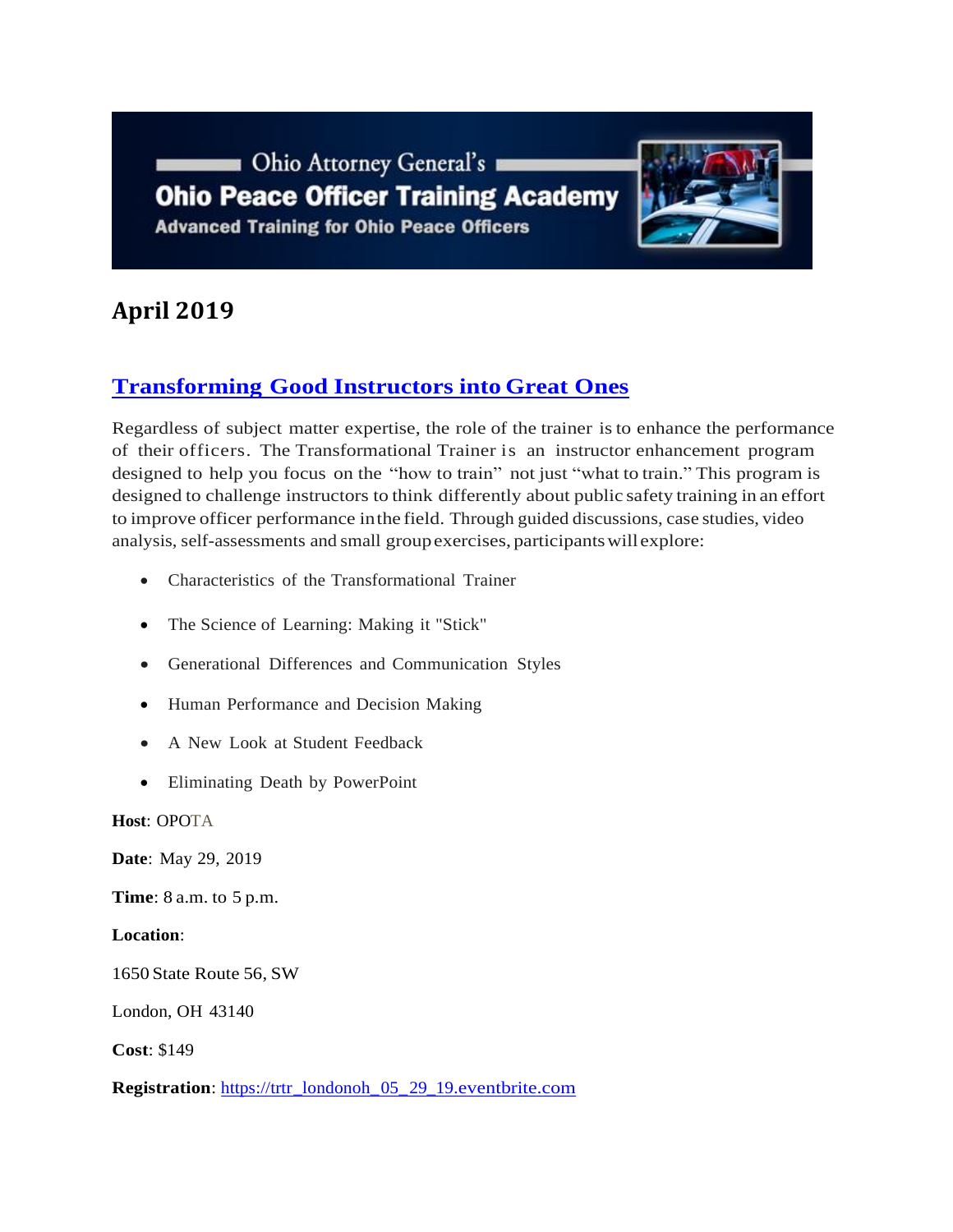## **[Ohio Association of Chiefs of Police President Appointed to Lead Ohio Peace](https://www.ohioattorneygeneral.gov/Media/News-Releases/March-2019/Ohio-Association-of-Chiefs-of-Police-President-App)  [Officer Training Academy](https://www.ohioattorneygeneral.gov/Media/News-Releases/March-2019/Ohio-Association-of-Chiefs-of-Police-President-App)**

Ohio Attorney General Dave Yost announced that Jeffrey Scott, president of the Ohio Association of Chiefs of Police, has become executive director of the Ohio Peace Officer Training Academy (OPOTA).

"A cop, and a teacher who's going to teach cops… Chief Scott brings a wealth of educational and firsthand law enforcement experience to the Academy," Yost said. "The leader of OPOTA helps ensure that Ohio's law enforcement officers have strong resources to keep them ahead of the bad guys. Chief Scott's valuable insight on the rapidly changing world of law enforcement will enhance the positive impact OPOTA can have on our communities."

A candidate for the OPOTA executive director position is recommended by the Attorney General to the Ohio Peace Officer Training Commission whose members then vote to appoint the leader of the training academy. Scott began as the OPOTA executive director on April 1.

"Chief Scott will take OPOTA to the next level of professional law enforcement training," said Sheriff Vernon Stanforth, chair of the Ohio Peace Officer Training Commission. "He has demonstrated leadership qualities we hope will translate into a positive new direction for law enforcement training in the State of Ohio. We strive to provide our law enforcement officers with the best in basic and advanced courses."

Scott recently served as president of the Ohio Association of Chiefs of Police and as chief of police at Notre Dame College in South Euclid. Scott has 30 years of experience in public safety, including more than 23 years in law enforcement. He has instructed, lectured and written on numerous law enforcement topics. Scott is an adjunct faculty member at the Cuyahoga Community College Police Academy. He holds an MBA and B.S. in public safety management from Franklin University, along with professional and technical certifications from the Federal Bureau of Investigation's National Academy and the Federal Emergency Management Agency.

The Ohio Peace Officer Training Academy provides courses in both the civil and criminal functions of law enforcement officers under the direction of the Ohio Peace Officer Training Commission. OPOTA provides hundreds of advanced law enforcement classes each year to local law enforcement departments.

### **[Designing Effective Training Programs](https://www.ohioattorneygeneral.gov/Media/Newsletters/Ohio-Peace-Officer-Training-Academy-email-newslett/April-2019/Designing-Effective-Training-Programs)**

Designing court defensible, evidence-based training isthe cornerstone of enhancing officer performance and safety, while also protecting agencies from accusations of "failure to train." Much of law enforcement training focuses on the quality of the instructor, but even the best instructors must have solid content to deliver to ensure peak performance of their officers. This course is designed to provide the law enforcement instructor with a simple toolbox to design law enforcement training (in any topic) in accordance with a validated Instructional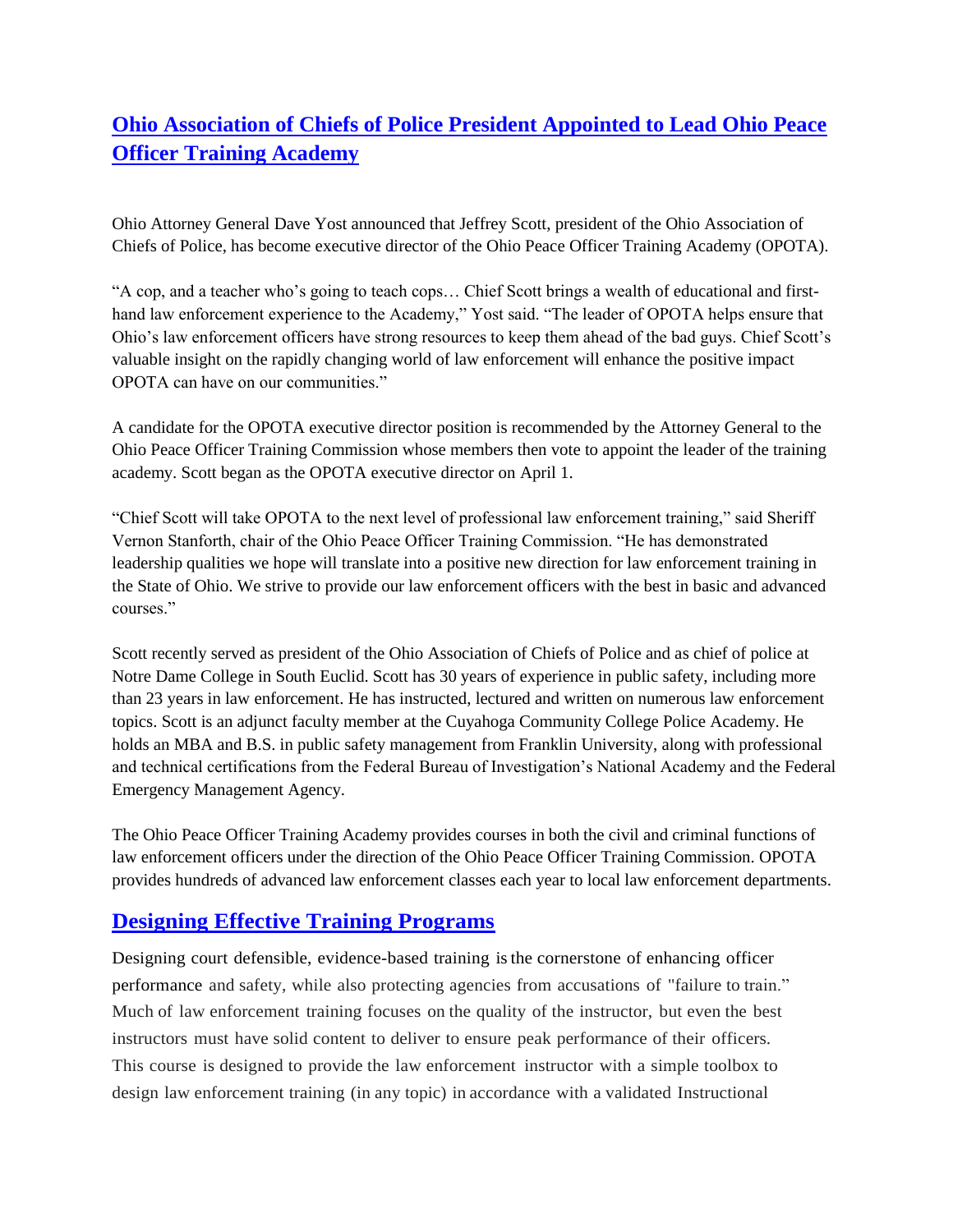System Design (lSD) process. Through guided discussion and practical exercises, participants will:

- What Should We Teach? Determining Training Needs and Gaps
- Instructional System Design: The Roadmap to Successful Training
- Why Do We Know What We THINK We Know? Determining Valid Resources
- Lesson Plans: Yes; They're Really Necessary!
- Designing Effective Handouts: Stop Making Copies of the Slides!

**Host**: OPOTA

**Date**: May 30, 2019

**Time**: 8 a.m. to 5 p.m.

**Location**:

1650 State Route 56, SW

London, OH 43140

**Cost**: \$149

**Registration**: [https://detp\\_londonoh\\_05\\_30\\_19.eventbrite.com](https://detp_londonoh_05_30_19.eventbrite.com/)

### **[Enhance](https://www.ohioattorneygeneral.gov/Media/Newsletters/Ohio-Peace-Officer-Training-Academy-email-newslett/April-2019/Enhance-Decision-Making-Under-Stress) Decision Making Under Stress**

Few topics in law enforcement cause more public scrutiny than police use of force. This evidence based course examines the factors affecting decision making under stress and provides practical tools to make reasonable use of force decisions, while simultaneously increasing officer safety. Through guided discussion, video analysis and case studies, participants will explore:

- Current Use of Force Trends
- Legal Foundations of Reasonable Force The Science of Human Performance and Decision Making
- Improving Decision Making
- CYA: Can You Articulate?
- Surviving the Aftermath of a Force Incident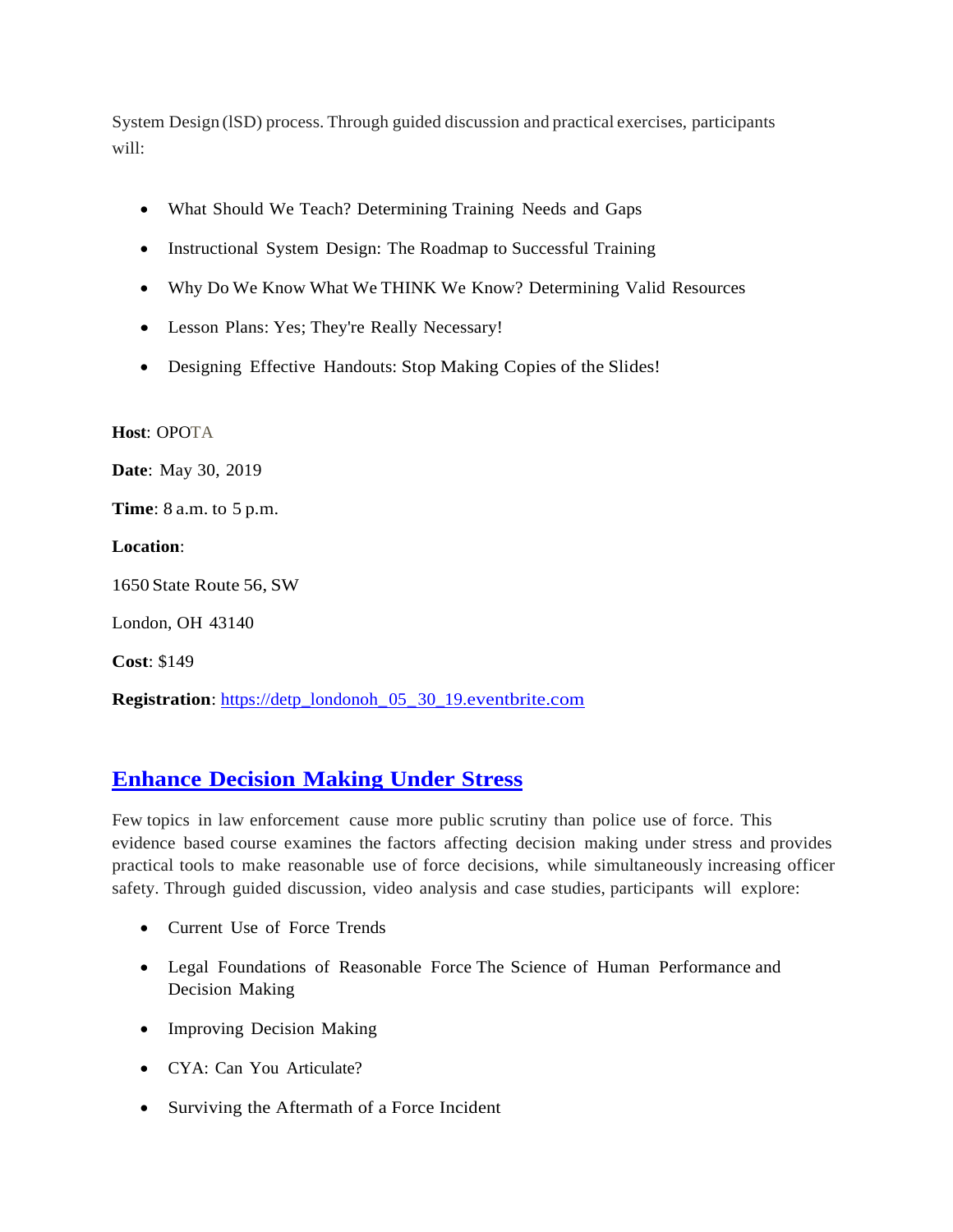**Host**: OPOTA **Date**: May 28, 2019 **Time**: 8 a.m. to 5 p.m. **Location**: 1650 State Route 56, SW London, OH 43140 **Cost**: \$149 **Registration**: [https://dmforf\\_londonoh\\_05\\_28\\_19.eventbrite.com](https://dmforf_londonoh_05_28_19.eventbrite.com/)

### **[Counter Ambush Tactics for Law Enforcement](https://www.ohioattorneygeneral.gov/Media/Newsletters/Ohio-Peace-Officer-Training-Academy-email-newslett/April-2019/Counter-Ambush-Tactics-for-Law-Enforcement)**

Whether inspired by foreign terrorism, or motivated by an anti-government or anti-police bias, the trend of targeted violence against police officers appears to be increasing after years of decline. According to the FBI, the second largest circumstance where law enforcement officers were killed between 2001 and 2010 was in ambush situations (22 percent). This three-day firearms course will offer strategies and techniques to avoid being ambushed and to increase an officer's chances of survival during an ambush. The live-fire drills will focus on surviving a near ambush, far ambush, vehicle ambush, and injured officer drills. This course will also address basic medical skills during a gunfight.

April 23-25, 2019 from 8 a.m. to 5 p.m. Cost: \$400 Zanesville Police Department 20 Buckeye Dr. Zanesville, OH 43701

May 7-9, 2019 from 8 a.m. to 5 p.m. Cost: \$400 Lake County Range 2041 Blasé Nemeth Rd. Painesville, OH 44077

July 9-11, 2019 from 8 a.m. to 5 p.m. Cost: \$400 Northern Ohio Tactical Training Center 49300 Cooper Foster Park Rd. Amherst, OH 44001

September 24-26, 2019 from 8 a.m. to 5 p.m.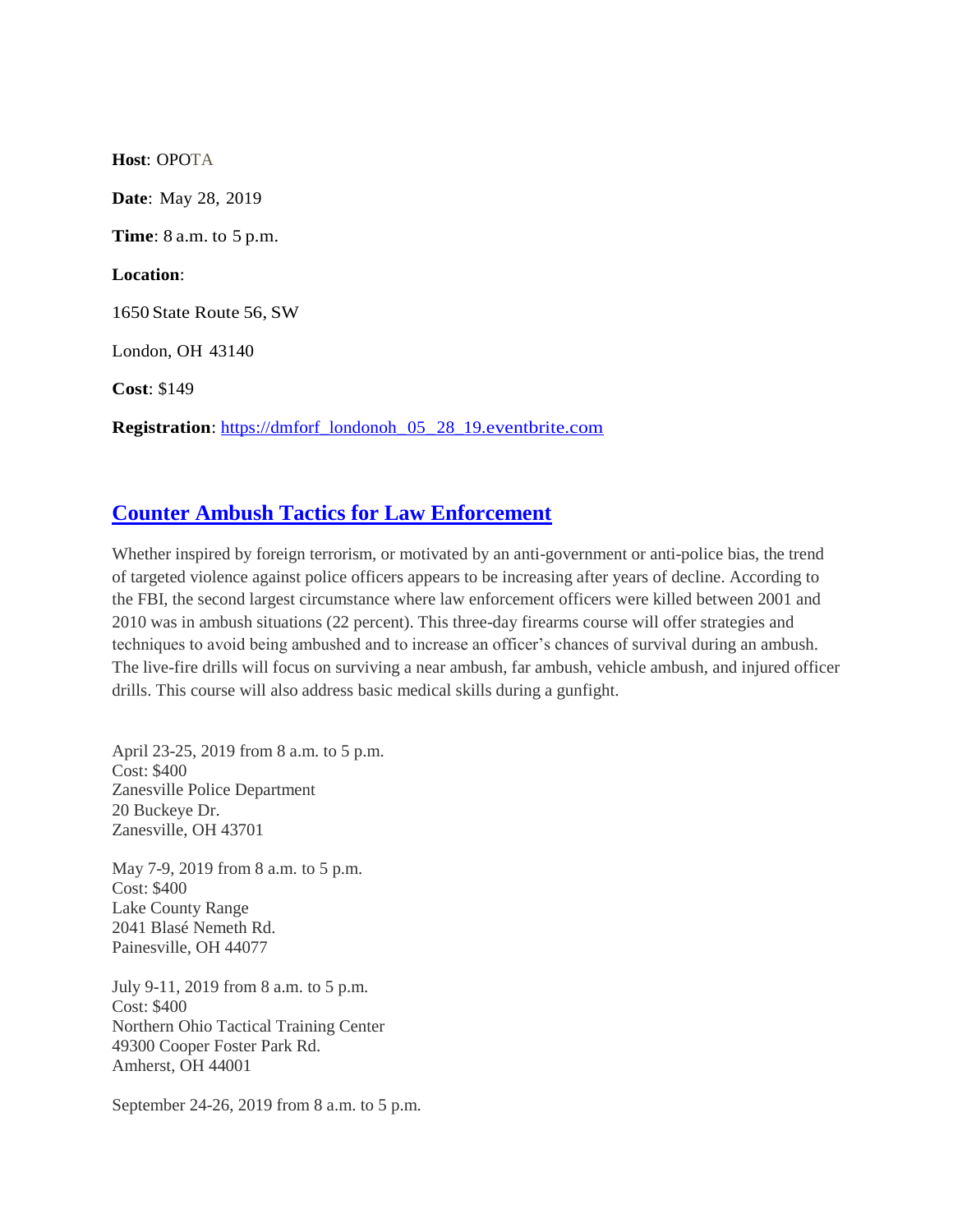Cost: \$400 Summit County Training Facility 2825 Greensburg Rd. North Canton, OH 44720

**For more information please visit**: [https://www.ohioattorneygeneral.gov/Law-Enforcement/Ohio-](https://www.ohioattorneygeneral.gov/Law-Enforcement/Ohio-Peace-Officer-Training-Academy/Course-Catalog/Course-Categories/Firearms-Courses#OPOTA1001)[Peace-Officer-Training-Academy/Course-Catalog/Course-Categories/Firearms-Courses#OPOTA1001](https://www.ohioattorneygeneral.gov/Law-Enforcement/Ohio-Peace-Officer-Training-Academy/Course-Catalog/Course-Categories/Firearms-Courses#OPOTA1001)

#### **[Behavior Recognition](https://www.ohioattorneygeneral.gov/Media/Newsletters/Ohio-Peace-Officer-Training-Academy-email-newslett/April-2019/Counter-Ambush-Tactics-for-Law-Enforcement) for Law Enforcement**

**Hosted By**: The Ohio Peace Officers Training Academy

**Presented by**: The Hard Knocks Schoolhouse and Carl Maccario

**When**: May 16, 2019 (8 a.m. to 4 p.m.)

**Cost**: \$150 Per Individual (Limited to 45 seats)

Check in begins on May 16 at 7:15 a.m. You must have current law enforcement identification to enter.

#### **Where**:

Ohio Peace Officers Training Academy

1650 State Route 56, SW

London, OH 43140

Room 252

#### (YOU MUST ENTER ADDRESS EXACTLY AS WRITTEN WHEN USING GPS)

This course provides uniformed and plain clothes Law enforcement personnel with the ability to enhance their understanding of the importance of human behavior as it relates to verbal and nonverbal cues and signals while conducting custodial and non-custodial field interviews.

This training course will consist of the following topics:

- Suspicious behavior detection
- Decoding and deciphering nonverbal cues
- Verbal and non-verbal indicators of potential deception
- Establishing environmental baseline behavior types
- Recognizing deviations from expected norms
- Recognizing and engaging the anomalies in behavior